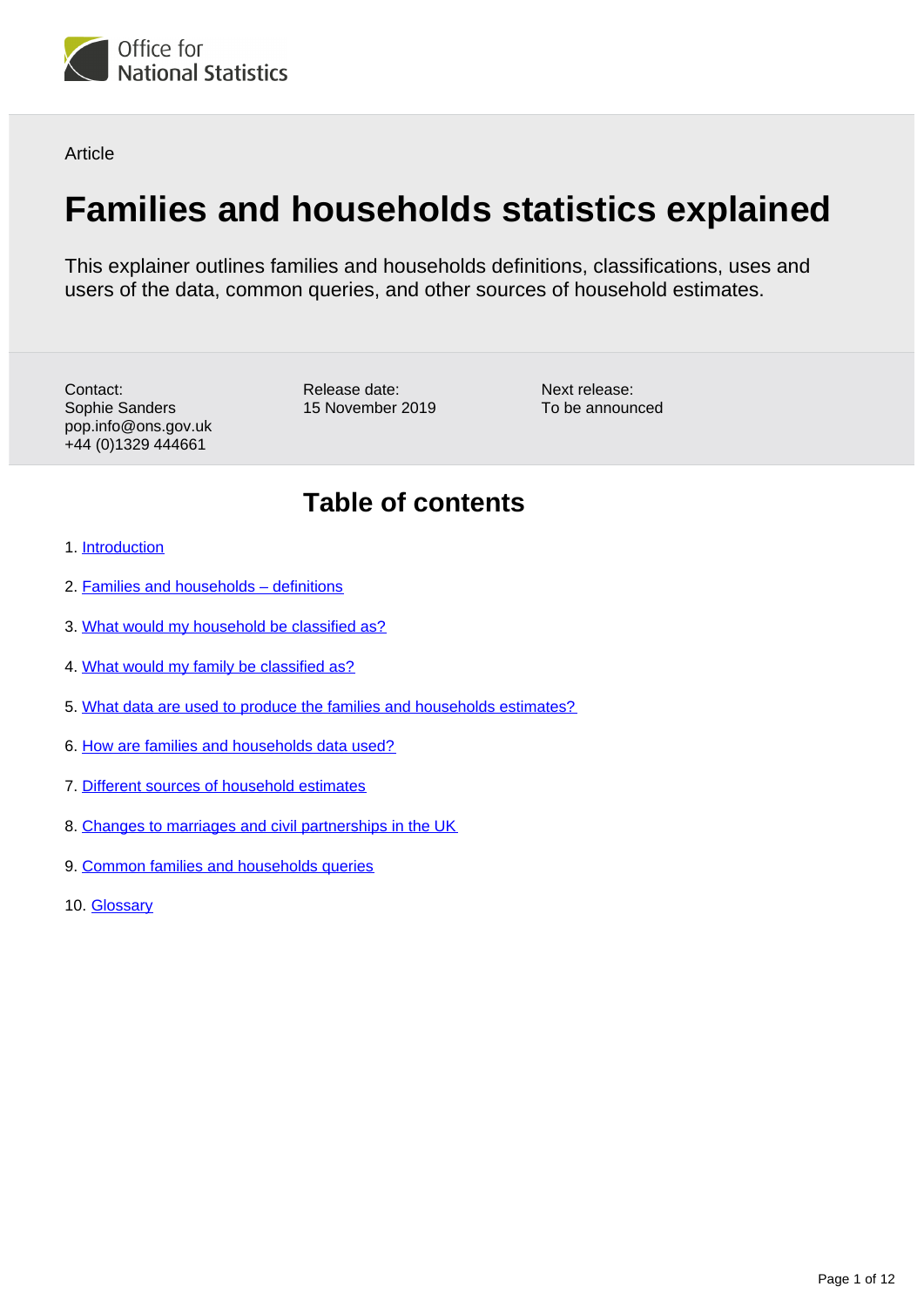# <span id="page-1-0"></span>**1 . Introduction**

Families and households data are widely used for many different purposes. The analysis of families and households can be a complex area and in addition to the Families and households publication, there are a range of other publications that also report estimates of households.

The purpose of this explainer is to:

- outline some of the definitions that we use in this release
- explain how different types of households and families are classified in our statistics
- detail how the data are used
- address some common questions that are asked about the data
- identify what other sources of household estimates exist for users.

We have also provided a **glossary of important terms**.

# <span id="page-1-1"></span>**2 . Families and households – definitions**

In the [Families and households publication,](https://www.ons.gov.uk/peoplepopulationandcommunity/birthsdeathsandmarriages/families/bulletins/familiesandhouseholds/previousReleases) we use the following definitions:

A "family" is:

a married, civil partnered or cohabiting couple with or without children, or a lone parent with at least one child, who lives at the same address. Children may be dependent or non-dependent.

"Dependent children" are:

those living with their parent(s) who are either

- aged under 16 years, or
- aged 16 to 18 years

and who are in full-time education, excluding children aged 16 to 18 years who have a spouse, partner or child living in the household.

"Non-dependent children" are:

those living with their parent(s) and who are either

- aged 19 years or over, or
- aged 16 to 18 years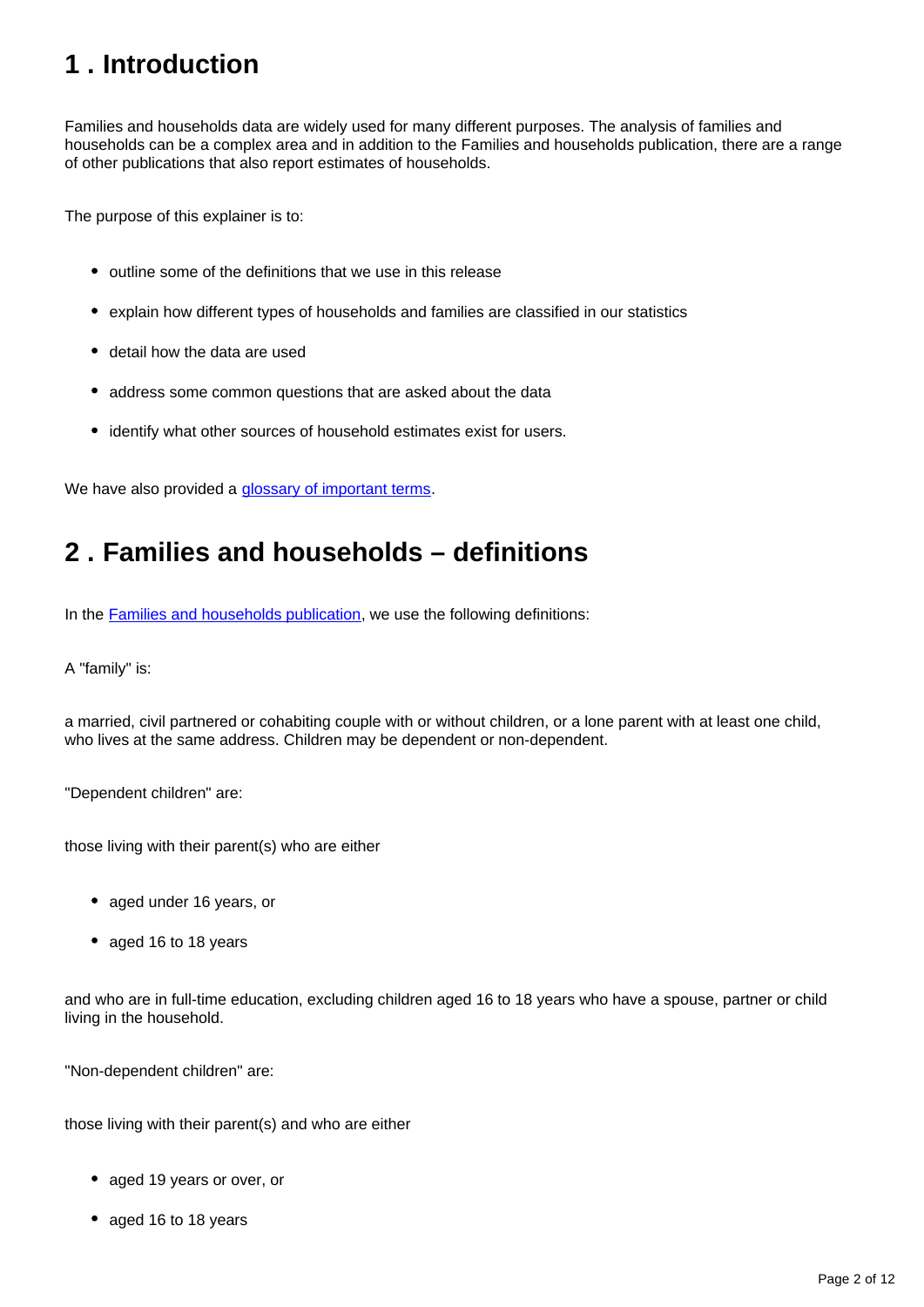and who are not in full-time education and have no spouse, partner or child living in the household. Nondependent children are sometimes called adult children.

A "household" is:

(current definition, from 2011): one person living alone, or a group of people (not necessarily related) living at the same address who share cooking facilities and share a living room, sitting room or dining area. A household can consist of a single family, more than one family or no families in the case of a group of unrelated people.

(previous definition, from 1996 to 2010): a person living alone, or a group of people living at the same address who have the address as their only or main residence and either share one main meal a day or share living accommodation (or both).

A helpful way to think of the relationship between families and households is to consider families as a subset or portion of a household, as more than one family can live in a household.

Another term commonly associated with families and households is "dwellings". A dwelling refers to:

a self-contained unit of accommodation where all of the rooms (including kitchen, bathroom and toilet) in a household's accommodation are behind a single door that only the household can use. Households are therefore a subset of a dwelling as more than one household can be resident in a dwelling. Estimates of dwellings are not covered in the Families and households publication.

Estimates of numbers and types of families and households, which are published annually in the [Families and](https://www.ons.gov.uk/peoplepopulationandcommunity/birthsdeathsandmarriages/families/bulletins/familiesandhouseholds/previousReleases)  [households publication](https://www.ons.gov.uk/peoplepopulationandcommunity/birthsdeathsandmarriages/families/bulletins/familiesandhouseholds/previousReleases) are produced using data from the Labour Force Survey (LFS).

The "Labour Force Survey" (LFS) is:

a study of employment circumstances in the UK used to provide information on the UK labour market. Therefore, its primary function is not to provide information on demographics such as families and households. As such, the definitions used to describe families and households are constrained by the LFS; so, a lot of the complexities of family and household formation cannot be explored. For example, families are constrained by the fact that they must all reside at the same address.

It is important to note the difference between the definitions of "family unit" in the LFS and "family". A "family unit" is:

either a single person; a married or cohabiting couple; a married or cohabiting couple and their never-married children who have no children of their own living with them; or a lone parent with such children.

Therefore, a single person can be categorised as a family unit, but they are not considered a family. Family units are not reported on in the Families and households publication.

In some situations where there may be less straightforward relationships in a household, the Household Reference Person (HRP) is used to determine the lead family.

A "Household Reference Person" (HRP) is: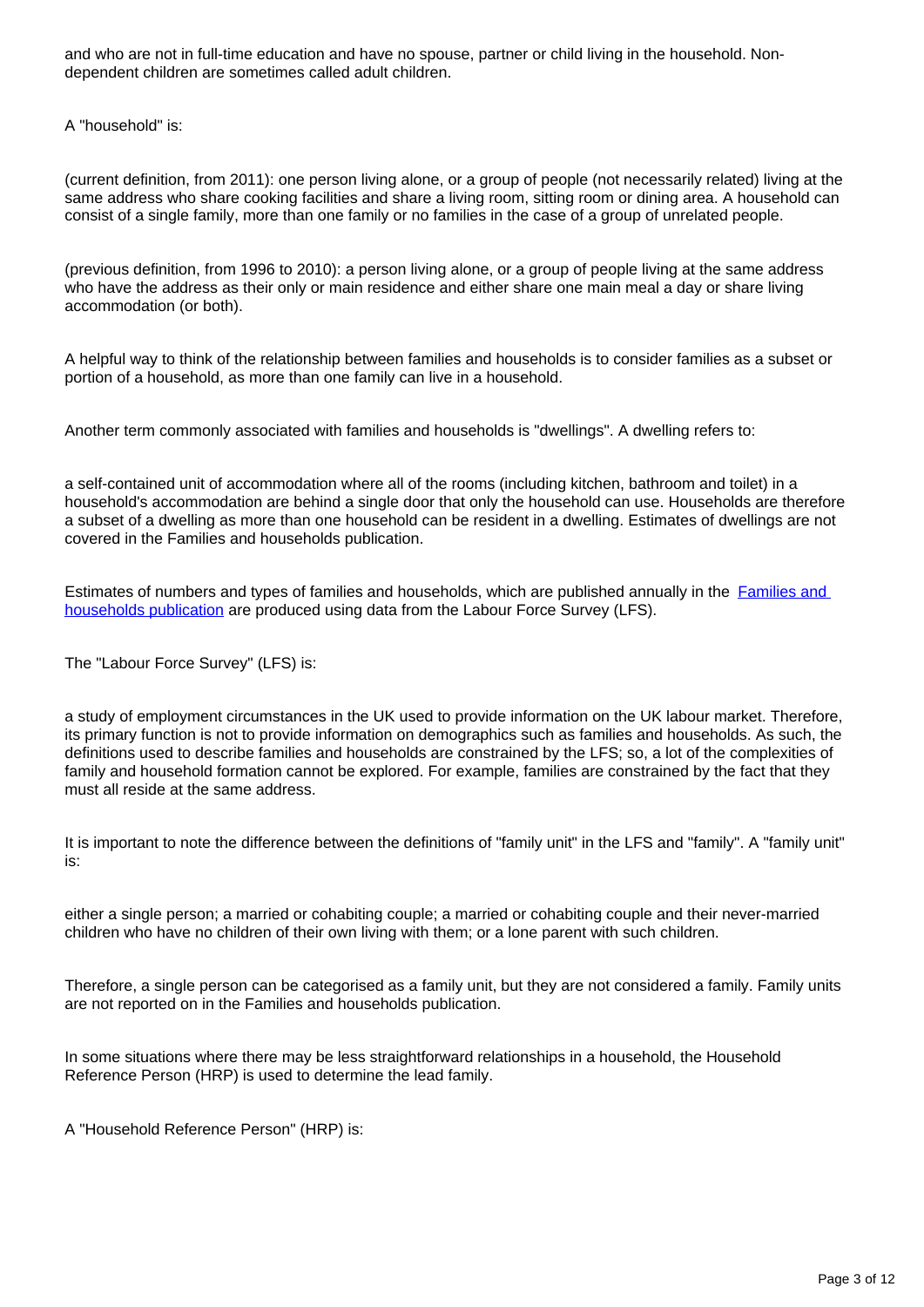(current definition, post-2001): the householder, who is the household member who owns the accommodation; is legally responsible for the rent; or occupies the accommodation as reward of their employment, or through some relationship to its owner who is not a member of the household. If there are joint householders, the one with the highest income is the HRP. If their income is the same, then the eldest one is the HRP.

(previous definition, Head of Household to pre-2001): in a household where there is one adult only, that adult is the head of their household (HoH). If there are two adults of the opposite sex living together as a married or cohabiting couple, the husband or male partner is the HoH. Otherwise, the oldest male householder, or the husband or male partner of the oldest female householder, is the HoH. Otherwise, the oldest female householder is the HoH.

The definition for the HRP is a LFS definition. Please note that this definition differs slightly from the HRP definition used in the [2011 Census](https://www.ons.gov.uk/census/2011census/2011censusdata/2011censususerguide/glossary).

# <span id="page-3-0"></span>**3 . What would my household be classified as?**

Household formation can be complex and there may be many living arrangements for which it is not immediately obvious where they might fit into the main categories used in the [Families and households datasets](https://www.ons.gov.uk/peoplepopulationandcommunity/birthsdeathsandmarriages/families/datasets/familiesandhouseholdsfamiliesandhouseholds). The following scenarios feature some common circumstances and explain how these are captured in these tables.

#### **"I live on my own"**

Adults aged 16 years and over who live alone are included in our statistics in the category, "one-person households", which we split by sex and broad age groups: 16 to 24 years, 25 to 44 years, 45 to 64 years, 65 to 74 years and 75 years and over.

# **"I live with my partner and child but also with my parents"**

People described in this category would be considered to be living in a "multi-family household". These contain two or more families, and so the example of living with a partner and a child but with parents would fall into this category. Here we would have more than one family: the person, their partner and the child would form one family, and the parents (grand-parents of the child) would form the other family. This household would contain two families and would therefore be classed as a multi-family household. Families in multi-family households may be:

- unrelated (for example, two unrelated couples sharing a house)
- related and multi-generational (for example, cohabiting couple plus children and elderly parents; or married couple plus their teenage daughter and her child)
- related but not multi-generational (for example, cohabiting couple plus son and girlfriend; or two brothers and their partners sharing a house)

If the situation was with just one parent (that is, a couple and their child who lived with one parent (for example, a grandparent of the child), then the classification of this household would depend on the Household Reference Person (HRP) (see Section 2 "[Families and households – definitions"](https://www.ons.gov.uk/peoplepopulationandcommunity/birthsdeathsandmarriages/families/articles/familiesandhouseholdsstatisticsexplained/2019-08-07#families-and-households-definitions)).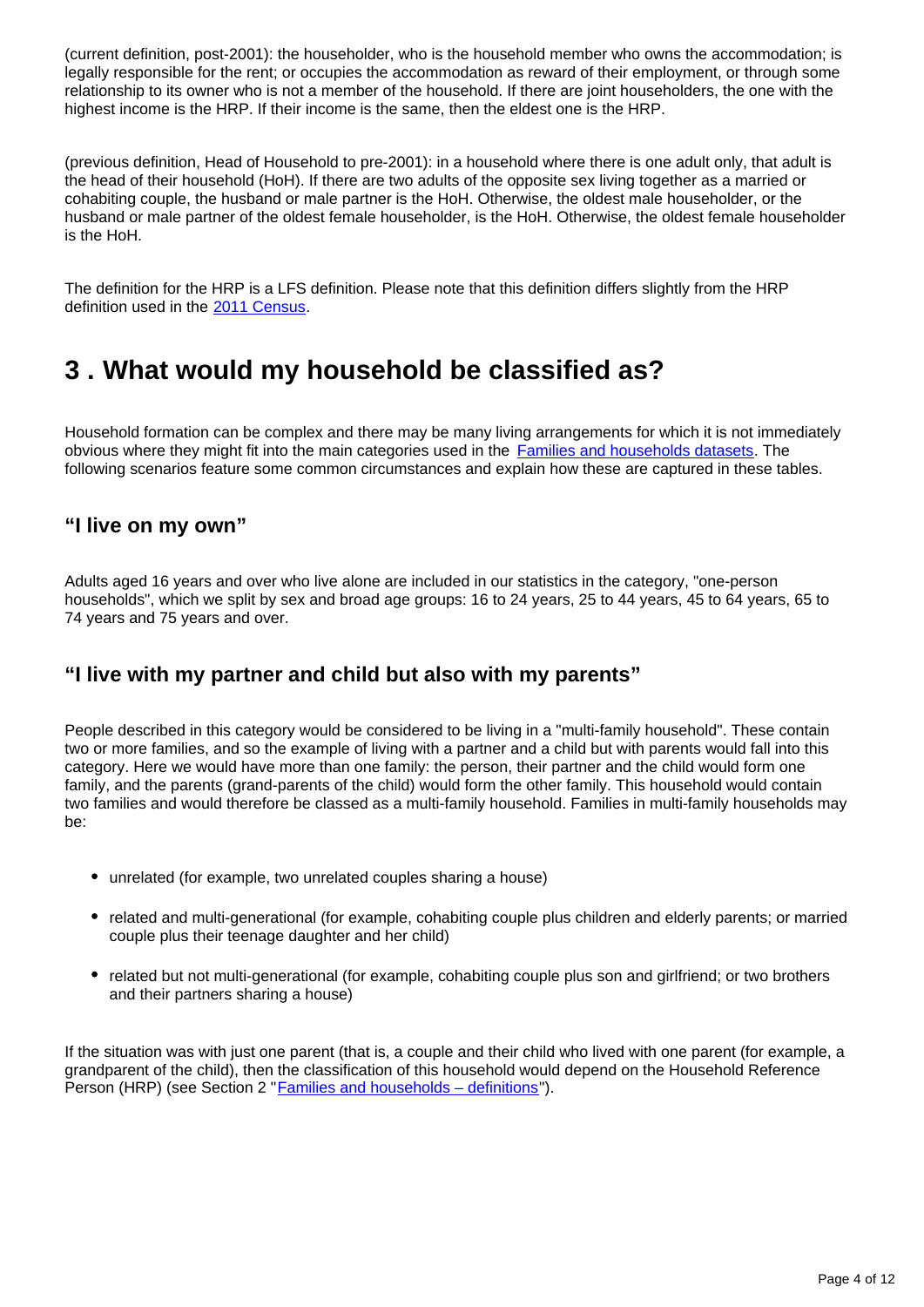# **"I live in a house share"**

Many young adults live in what they describe as a "house share" or "flat share". This is not a concept we use in our official household statistics. The closest category of household type we do use is households containing "two or more unrelated adults".

"Two or more unrelated adults" households do not contain either a couple or a parent with their child. Typically, such households may consist of a group of friends or students but could consist of two siblings or cousins, for example.

However, in some instances those living in "house shares" or "flat shares" might be captured as a "multi-family household" (defined earlier) if there is a couple in the household or if someone lives with their child as they are considered to have formed their own family.

# **"I am an adult living with my parents"**

If you live with your parent, grandparent, step-parent or foster parent(s) (along with any other siblings), you will likely be captured in a married or cohabiting couple household or lone parent household with either dependent children (if at least one of your siblings is a dependent child living in the household) or in a household with nondependent children (if all other siblings are also non-dependent children living in the household).

However, if you live with your partner at your or their parent's address and/or you live with your child(ren), then you would be considered to have formed your own family and therefore the household would be classified as a "multi-family household".

### **"I am a lodger living with a family"**

Lodgers are not counted as their own family and are included in the category that best describes the household (for example, the family they are living with). This means that when counting people within households, lodgers might be included in, for instance, "couple, no children, others", because that lodger lives with a couple who do not have children.

# **"I live in a communal establishment"**

A communal establishment is an establishment providing managed residential accommodation. "Managed" in this context means full- or part-time supervision of the accommodation. According to the [2011 Census,](https://www.ons.gov.uk/census/2011census) communal establishments include:

- sheltered accommodation units (including homeless temporary shelter)
- hotels
- guest houses
- B&Bs
- inns
- pubs
- all accommodation provided solely for students (during term-time)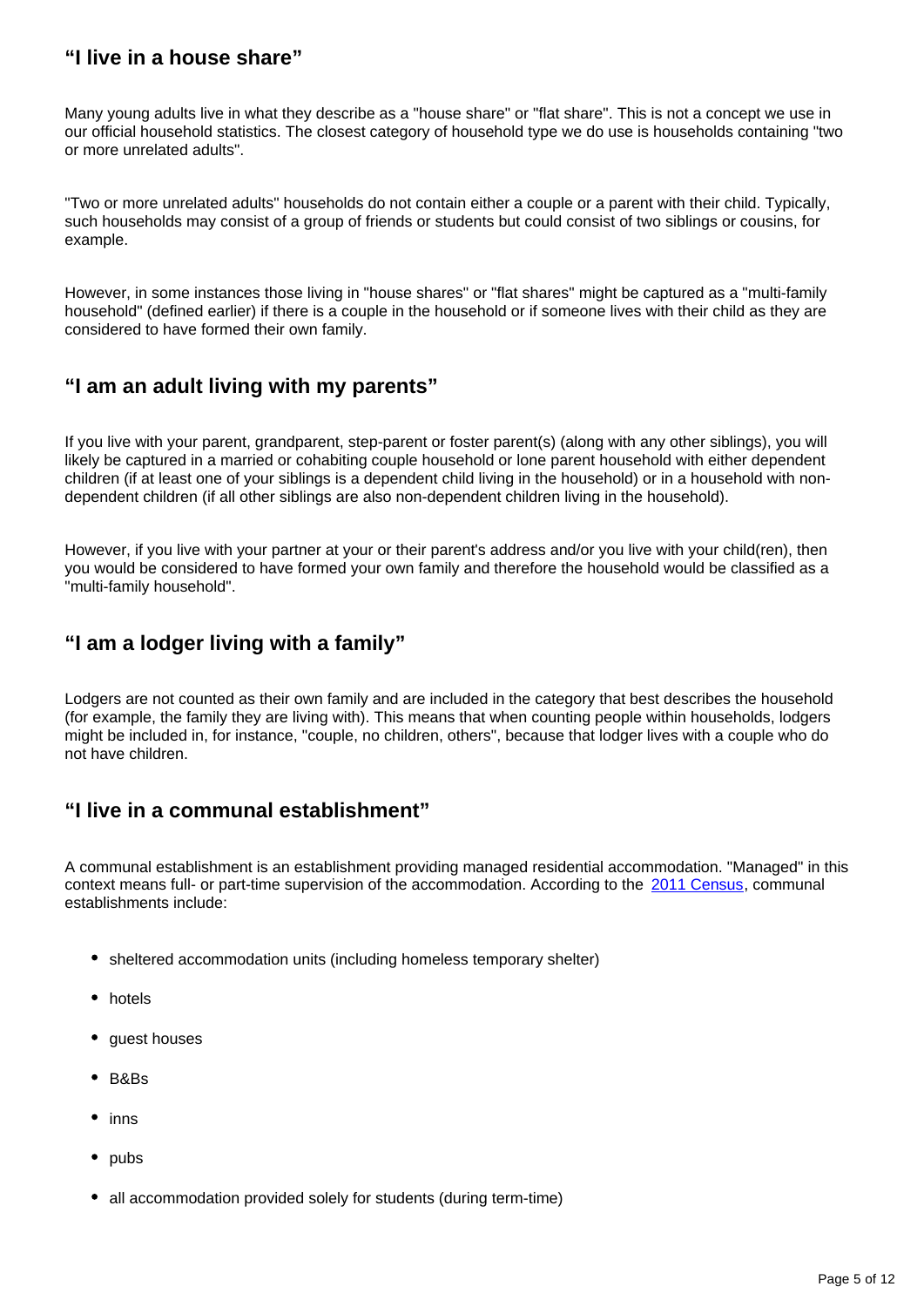Communal establishments, bar a couple of exceptions, are not included in the families and household statistics. This is because the vast majority of communal establishments (for example, prisons, hospitals, hotel complexes and retirement homes) are not selected to participate in the Labour Force Survey (LFS) as these are not considered to be private addresses.

The exceptions are those who live in NHS accommodation and those residing in university halls of residence. NHS accommodations are sampled as they are treated as private addresses, those living in university halls are included at their parental address.

# <span id="page-5-0"></span>**4 . What would my family be classified as?**

Family structures and living arrangements can be complex. There may be many circumstances for which it is not immediately obvious where they might fit into the main categories used in the [Families and households datasets.](https://www.ons.gov.uk/peoplepopulationandcommunity/birthsdeathsandmarriages/families/datasets/familiesandhouseholdsfamiliesandhouseholds) As our definition of a family is also constrained by the fact that a family must all reside at the same address, the categorisation of some families may not reflect how we might naturally view family relationships.

The following scenarios feature some common circumstances and explain how these are captured in these tables.

# **"My child is currently away from home"**

If we come across a situation where a respondent tells us their child is away from home, then we would decide whether to include them as part of the family (and household) using the six-month rule.

A person could be "away from home" for a number of different reasons (for example, attending university, a military deployment, imprisonment or in hospital); if the length of absence exceeds six months, then we would not include this person as part of a family or a household. If it is less, then they would be captured by proxy interview, but it would be dependent on where the person considers their main address to be. This would mean that this particular household could appear in our statistics as either having children (that is, a couple or lone parent with dependent or non-dependent children) or not having children (that is, a couple without children).

#### **"I am married, but my spouse does not currently live with me"**

If we encounter a situation where a married couple who are together are not living together, then we would interview the resident of the selected address but would not include their spouse at the same address. If the spouse is said to be living in a private address elsewhere, then they have an opportunity to be captured at this address if it is sampled and so could be included twice if interviewed at both addresses.

If the spouse is found to be living at a selected address, but they are away for more than six months, then they are not included as part of the household. If they are away for less than six months, then they are considered to be living at the selected address and can be included in the household by way of a proxy interview.

# **"I have a foster child living in my family"**

In the Labour Force Survey (LFS), foster children, and other children who live with someone other than their parents (an older sibling or a grandparent, for example), are treated as being a separate (one-person) family unit and are classed as the head of their own family. Families of this type are most likely to be multi-family households, consisting of two or more families.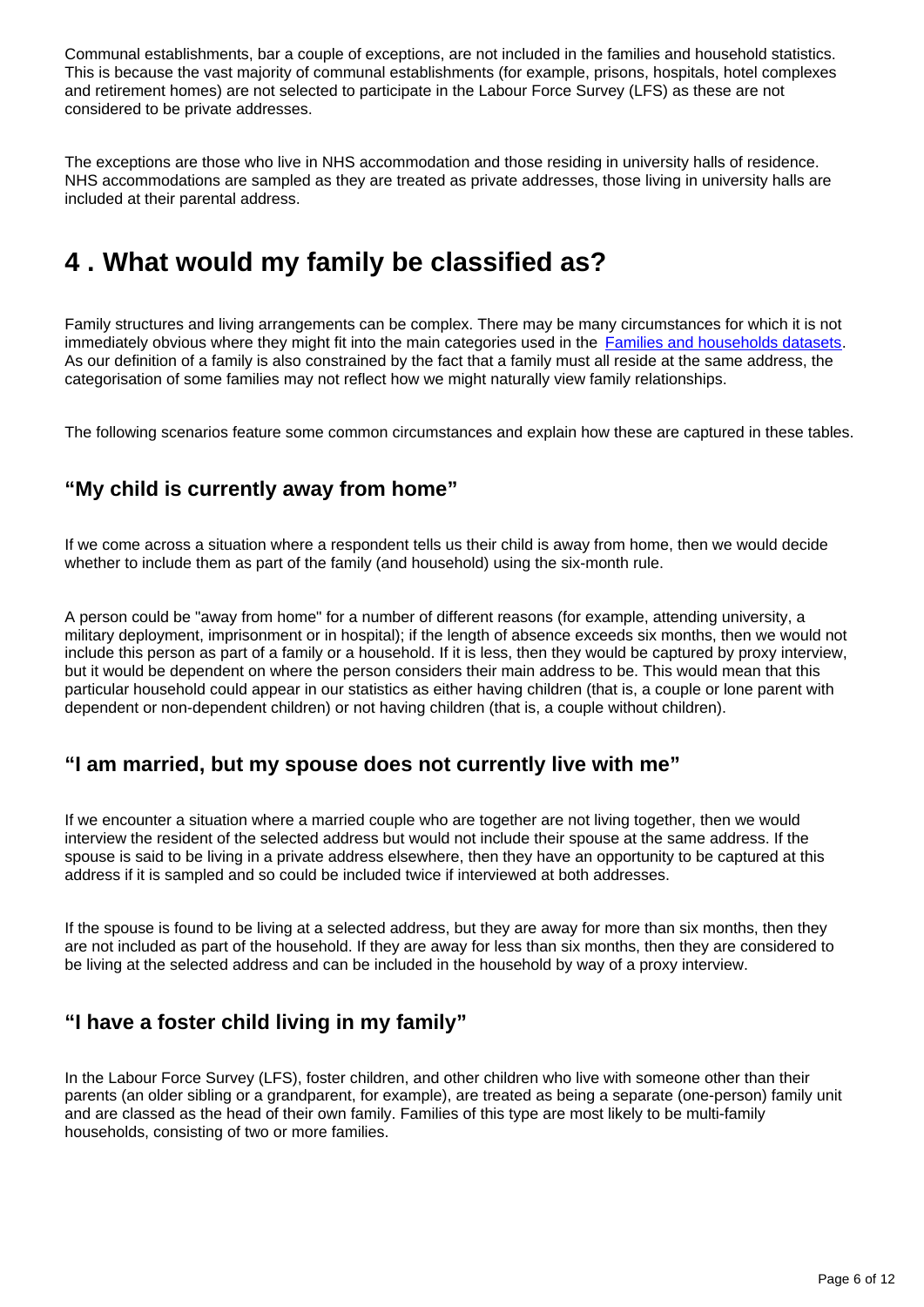# <span id="page-6-0"></span>**5 . What data are used to produce the families and households estimates?**

Office for National Statistics (ONS) families and household estimates are derived from the Labour Force Survey (LFS). The LFS is a large-scale household survey that is conducted by the ONS that samples up to 160,000 private addresses per year across England, Wales and Scotland. The Northern Ireland LFS is run by the [Northern Ireland Statistics and Research Agency \(NISRA\).](https://www.nisra.gov.uk/)

The survey only captures details of persons living at sampled addresses and does not record any relationships outside of a household. This affects people who are "living apart together" and non-resident parents. It also only records permanent "usual residents" who reside at a selected address; guests or visitors who live elsewhere are not included as part of a selected household.

# <span id="page-6-1"></span>**6 . How are families and households data used?**

There are a number of policy issues relating to families and households, including:

- affordability and demand for housing
- rights for cohabiting couples
- school education for children on different types of families
- service provisions for lesbian, gay, bisexual and transsexual (LGBT) communities

Here are some examples of recent uses of the families and households estimates:

- the Ministry of Housing, Communities and Local Government (MHCLG) used the estimates in their report on [Troubled Families](https://assets.publishing.service.gov.uk/government/uploads/system/uploads/attachment_data/file/560505/Troubled_Families_Evaluation_Family_Monitoring_Data.pdf) (PDF, 4.2MB), a UK government initiative to help families with a history of domestic issues turn their lives around
- the UK government used the estimates in their publication on [Measuring Child Poverty](https://assets.publishing.service.gov.uk/government/uploads/system/uploads/attachment_data/file/228829/8483.pdf) (PDF, 5.14MB), which laid out plans to better measure the extent of child poverty in the UK
- a charity for lone parents (Gingerbread) used the statistics to ascertain the number of lone parents in the [UK](https://www.gingerbread.org.uk/what-we-do/media-centre/single-parents-facts-figures/)

# <span id="page-6-2"></span>**7 . Different sources of household estimates**

We publish estimates of numbers and types of households annually in the Families and households statistical [bulletins](https://www.ons.gov.uk/peoplepopulationandcommunity/birthsdeathsandmarriages/families/bulletins/familiesandhouseholds/previousReleases) using data from the Labour Force Survey (LFS).

Currently, the Office for National Statistics (ONS) has other published household estimates that can be obtained from the [2011 Census,](https://www.nomisweb.co.uk/census/2011/ks101ew) from [household projections](https://www.ons.gov.uk/peoplepopulationandcommunity/populationandmigration/populationprojections/bulletins/2016basedhouseholdprojectionsinengland/previousReleases) and from further back in time, from the General Household [Survey \(which later became the General Lifestyle Survey\)](https://www.ons.gov.uk/peoplepopulationandcommunity/personalandhouseholdfinances/incomeandwealth/compendium/generallifestylesurvey/2013-03-07/generallifestylesurvey2011referencetables), which ran from 1971 to 2011.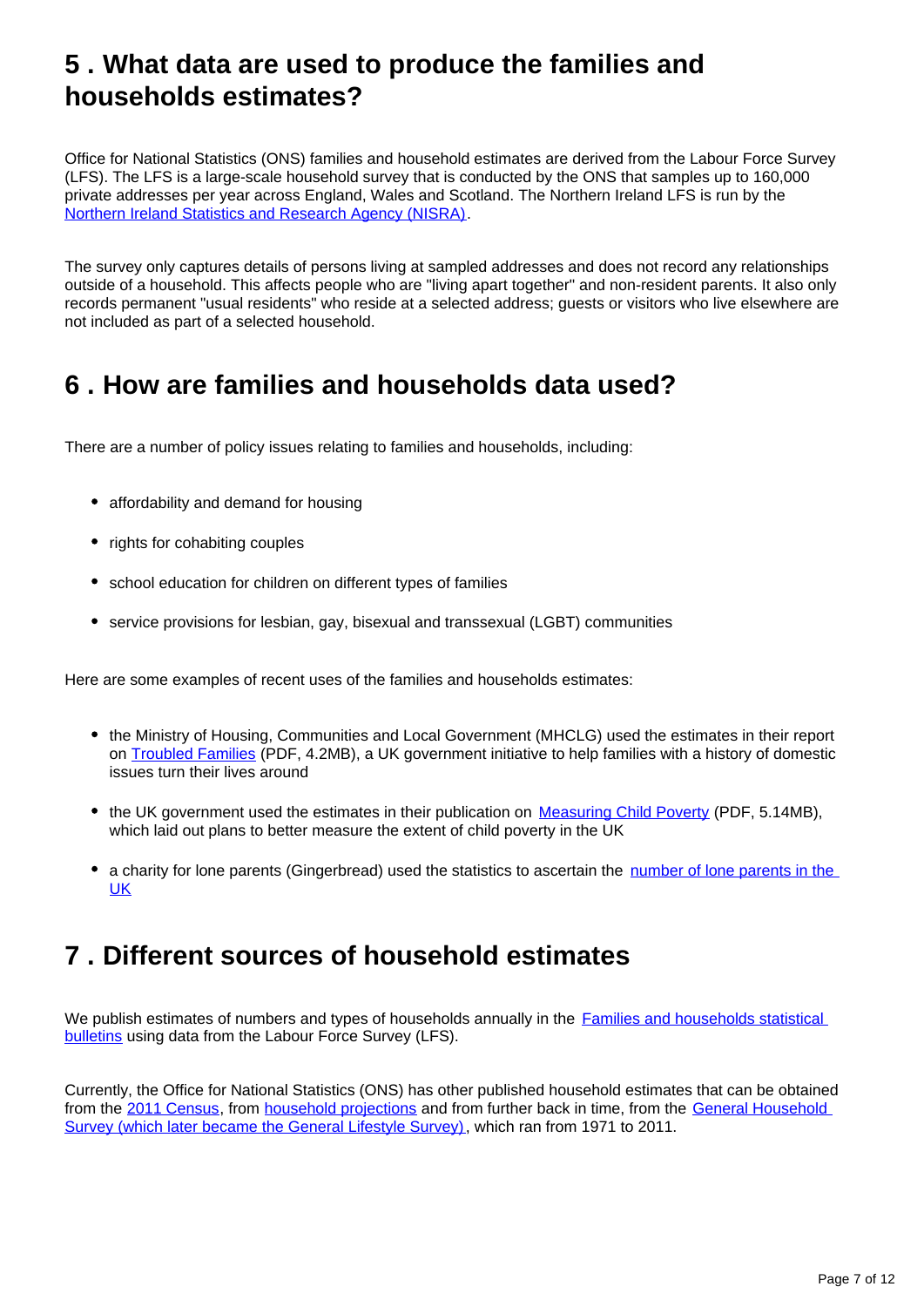Other sources outside of the ONS are the [English Housing Survey](https://www.gov.uk/government/collections/english-housing-survey) (EHS), a survey carried out in England with a sample of 13,000 households per year, and the [Scottish House Condition Survey](https://www2.gov.scot/Topics/Statistics/SHCS) (SHCS), a Scottish housing survey with a sample of about 3,000 per year. These are carried out by the Ministry of Housing, Communities and Local Government (MHCLG) and the Scottish Government, respectively.

For more information on these alternative sources, please use the links provided.

### **Research outputs**

It is our mission to provide the best insights on population and migration using a range of new and existing data sources to meet the needs of our users. Our ambition is to deliver a fully transformed system by 2023, making regular improvements to our statistics along the way as more administrative data become available. We will rigorously quality assure new methods and share the impact of any changes made.

The [Transformation of the population and migration statistics system: overview](https://www.ons.gov.uk/peoplepopulationandcommunity/populationandmigration/internationalmigration/articles/transformationofthepopulationandmigrationstatisticssystemoverview/2019-06-21) gives more information on this work.

[Previous Research Outputs](https://www.ons.gov.uk/census/censustransformationprogramme/administrativedatacensusproject/administrativedatacensusresearchoutputs/householdsandfamilies) from the Administrative Data Census Project have demonstrated our progress towards achieving our ambition for household and family statistics.

# **Household projections**

In addition to household estimates, the ONS and the statistical agencies of each of the devolved administrations (Welsh Government, National Records of Scotland, and the Northern Ireland Statistics and Research Agency) produce [household projections for each of the four countries of the UK.](https://www.ons.gov.uk/peoplepopulationandcommunity/populationandmigration/populationprojections/bulletins/2016basedhouseholdprojectionsinengland/2016basedhouseholdprojectionsinengland) Household projections provide statistics on the potential future number of households for 25 years into the future from the base year. They show the household numbers that would result if the assumptions based on previous demographic trends in population and household formation were to be realised in practice.

For England and Wales, the methodology used to produce household projections is also applied to mid-year population estimates to produce historical household estimates. For Northern Ireland, historical household estimates are not published, although they could be produced using the same methodology based on population estimates rather than population projections. Scotland publish [household estimates](https://www.nrscotland.gov.uk/statistics-and-data/statistics/statistics-by-theme/households/household-estimates/2018) that are based on Council Tax data.

These projections do not attempt to predict the impact of future government or local policies, changing economic circumstances or other factors that may influence household growth, such as the number of houses built. Household projections are not a prediction or forecast of how many houses should be built in the future. Instead, they show how many additional households would form if the population of England keeps growing as it did in past years. Therefore, household projections should be used as a starting point for calculating the future housing needs of a local area.

The ONS also publishes information on the economic status of households in the UK and the people living in them in the [Working and workless households](https://www.ons.gov.uk/employmentandlabourmarket/peopleinwork/employmentandemployeetypes/bulletins/workingandworklesshouseholds/previousReleases) release.

#### **Sources of families data**

These statistics are the only available estimates of the numbers of families and people in families. Other familyrelated data, such as relationships and family characteristics, may be available from other sources (for example, [Understanding Society](https://www.understandingsociety.ac.uk/research/themes/family-and-households), which is a UK longitudinal study that has been running since 2008).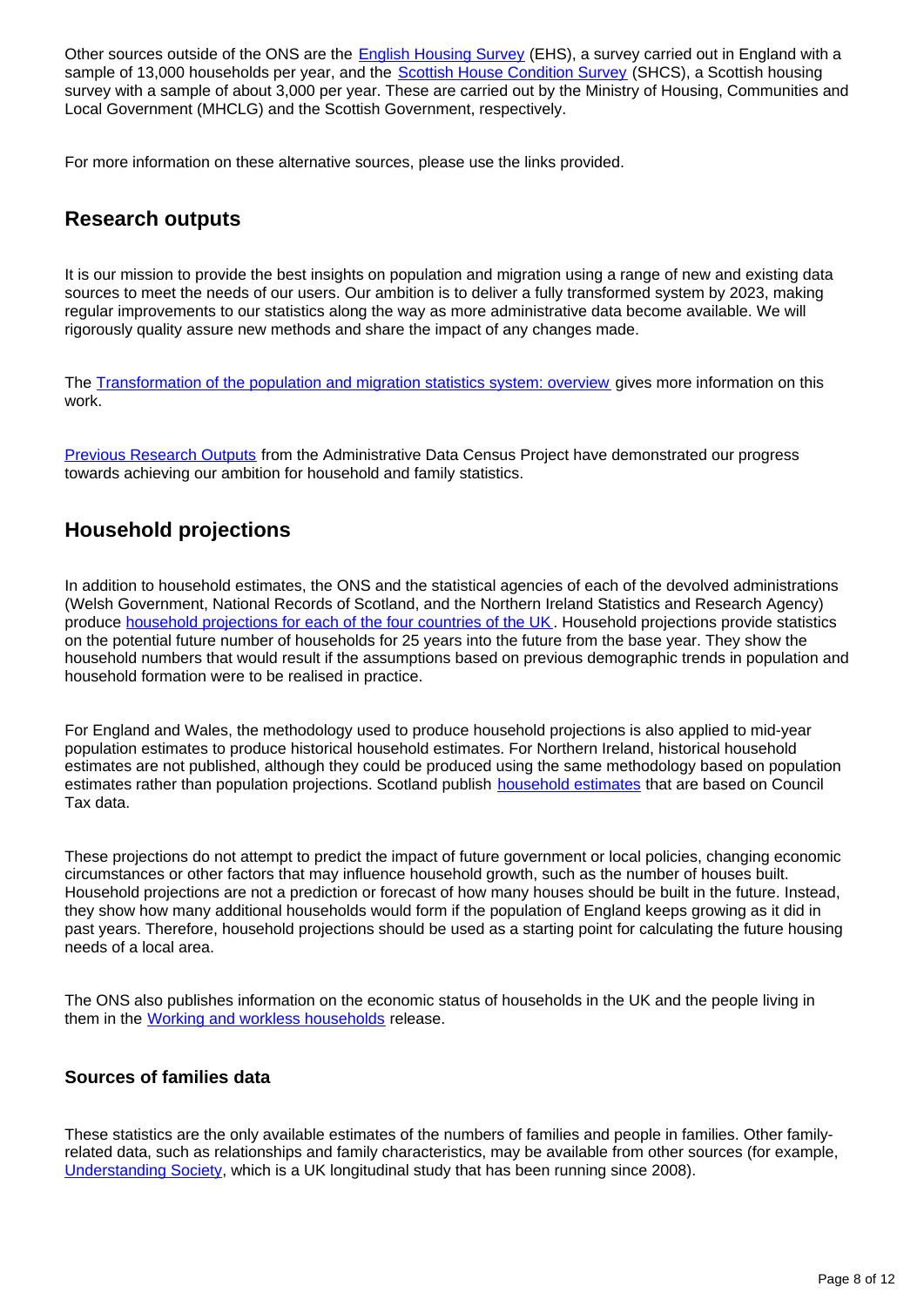The ONS produces other data relating to families including [marriages,](https://www.ons.gov.uk/peoplepopulationandcommunity/birthsdeathsandmarriages/marriagecohabitationandcivilpartnerships/bulletins/marriagesinenglandandwalesprovisional/previousReleases) [civil partnerships,](https://www.ons.gov.uk/peoplepopulationandcommunity/birthsdeathsandmarriages/marriagecohabitationandcivilpartnerships/bulletins/civilpartnershipsinenglandandwales/previousReleases) [divorces](https://www.ons.gov.uk/peoplepopulationandcommunity/birthsdeathsandmarriages/divorce/bulletins/divorcesinenglandandwales/previousReleases), and population [estimates by marital status and living arrangements](https://www.ons.gov.uk/peoplepopulationandcommunity/populationandmigration/populationestimates/bulletins/populationestimatesbymaritalstatusandlivingarrangements/previousReleases), which has data for living arrangements of people aged 16 years and over. Statistics on [family sizes](https://www.ons.gov.uk/peoplepopulationandcommunity/birthsdeathsandmarriages/conceptionandfertilityrates/datasets/childbearingforwomenbornindifferentyearsreferencetable) and [families and the labour market](https://www.ons.gov.uk/employmentandlabourmarket/peopleinwork/employmentandemployeetypes/articles/familiesandthelabourmarketengland/previousReleases) are also available.

# <span id="page-8-0"></span>**8 . Changes to marriages and civil partnerships in the UK**

Civil partnerships in the UK are a form of civil union granted under the [Civil Partnership Act 2004](http://www.legislation.gov.uk/ukpga/2004/33/contents), allowing samesex couples to obtain essentially the same rights and responsibilities as civil marriage. Civil partners are entitled to:

- the same property rights as married couples
- the same exemption as married couples on Inheritance Tax
- social security and pension benefits
- the ability to obtain parental responsibility for a partner's children
- the ability to obtain parental responsibility for reasonable maintenance of one's partner and their children, tenancy rights, full life insurance recognition, next of kin rights in hospitals, and others

There is a formal process for dissolving civil partnerships akin to divorce.

In England and Wales, the government is committed to changing the law by 31 December 2019 to allow oppositesex couples to form civil partnerships. An open [consultation](https://assets.publishing.service.gov.uk/government/uploads/system/uploads/attachment_data/file/815741/Civil_Partnerships_-_Next_Steps_and_Consultation_on_Conversion.pdf) (PDF, 992KB) was published by the Government Equalities Office on 10 July 2019, seeking views on the future of conversion rights (that is, whether opposite-sex married couples should have the opportunity to convert their relationship to a civil partnership).

In Scotland, the [Civil Partnership \(Scotland\) Bill](https://www.parliament.scot/parliamentarybusiness/Bills/112997.aspx) was introduced to the Scottish Parliament on 30 September 2019. This Bill will make civil partnership available to opposite-sex couples in Scotland. The Bill follows the Scottish Government's [2018 consultation](https://consult.gov.scot/family-law/the-future-of-civil-partnership-in-scotland/) on the future of civil partnership in Scotland. Should the Civil Partnership (Scotland) Bill be enacted by Parliament, the Scottish Government anticipates that some secondary legislation will be needed. Therefore, opposite-sex civil partnership may become available in Scotland in 2021.

The UK Government will make regulations that will mean civil partnerships for opposite-sex couples will be lawful in Northern Ireland from 13 January 2020.

The [Marriage \(Same Sex Couples\) Act 2013](http://www.legislation.gov.uk/ukpga/2013/30/contents/enacted) legalised same-sex marriage in England and Wales from 13 March 2014 and from 16 December 2014 in Scotland. Same-sex marriage is currently not performed or recognised in Northern Ireland, but as the Northern Ireland Assembly was not restored by 21 October 2019, the UK Parliament's obligation on the UK Government to change the law and extend same-sex marriage to Northern Ireland has now taken effect and will become lawful by 13 January 2020. The Act also granted those in civil partnerships the ability to convert their partnership into a marriage. Civil partnerships continue to remain available to same-sex couples.

There is no such thing as a common law marriage in the UK. This means that cohabiting couples do not have the same legal rights as married couples. [The Cohabitation Rights Bill](https://services.parliament.uk/bills/2017-19/cohabitationrights.html), which addresses the rights of cohabiting couples, is in the early stages of passing through Parliament.

# <span id="page-8-1"></span>**9 . Common families and households queries**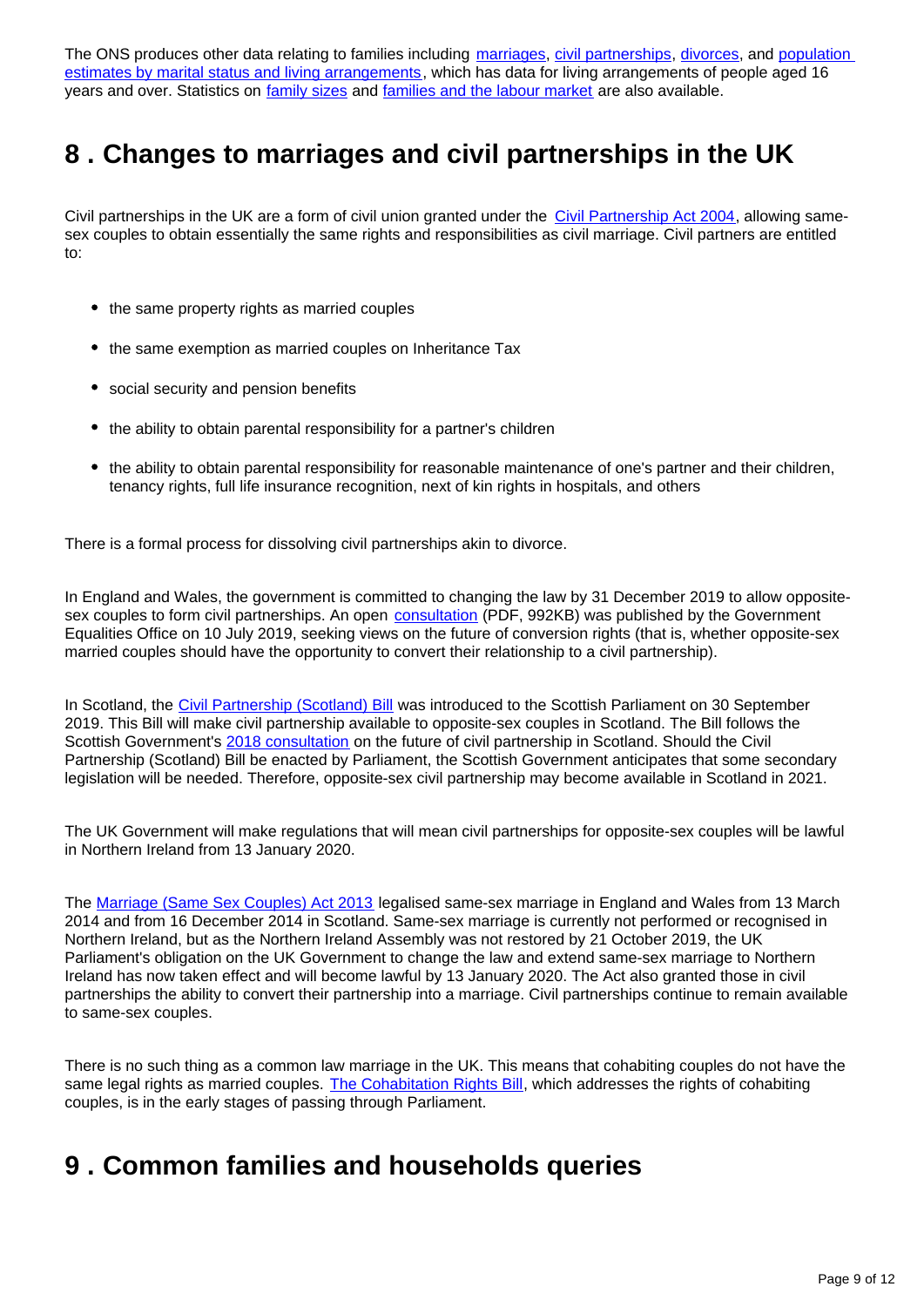# **"Can I obtain families and households data at a subnational level?"**

It is possible for us to produce some data at a lower geographic level, depending on the quality. Estimates, especially at local authority level, are likely to be subject to sample size issues, meaning we may not be able to publish some figures. We do not publish any estimates based on samples less than three.

Please email pop.info@ons.gov.uk or use the feedback tools provided for each table in the accompanying datasets to request data not currently provided. Please note requests for additional data may be charged in line with our [charging policy.](https://www.ons.gov.uk/aboutus/whatwedo/statistics/publicationscheme/chargingrates)

## **"I need data on families and households prior to 1996, is there anywhere I can get this?"**

The Families and households estimates in this publication cover the period from 1996 to 2019. The General [Lifestyle Survey](https://www.ons.gov.uk/peoplepopulationandcommunity/personalandhouseholdfinances/incomeandwealth/compendium/generallifestylesurvey/2013-03-07/generallifestylesurvey2011referencetables) is an alternative source of household statistics, which provides data from the period 1971 to 2011.

Labour Force Survey (LFS) data pre-1996 are also available from the [UK Data Archive](https://beta.ukdataservice.ac.uk/datacatalogue/series/series?id=2000026), which has data going back as far as 1973.

#### **"I want some different families and households data that is not published here, what can I do?"**

Please email pop.info@ons.gov.uk to request additional Families and households data not currently provided. Your feedback is important to us to help ensure our publication meets your needs. We may be able to provide you with an ad hoc data table to meet your request.

Additional data from the LFS are available to download from the [UK Data Archive.](https://beta.ukdataservice.ac.uk/datacatalogue/series/series?id=2000026) As well as the main survey, several sub-sample and derived datasets are also produced, including longitudinal series and a Eurostat version of the dataset. Quarterly data are available back to 1992, but annual datasets are available back to 1973, when the survey began.

# **"What is the Labour Force Survey (LFS) and where do these data come from?"**

The data are produced using the Labour Force Survey (LFS). The LFS is a household survey of people in the UK. Its primary purpose is to provide information on the UK labour market, but it includes data on a variety of other variables such as family types and household types. The LFS covers people in private households, NHS accommodation and students in halls of residence whose parents live in the UK. People who live in other communal establishments, such as prisons, are not included.

The LFS household dataset is used for this publication. The household dataset differs from the person-level dataset in the way that the weighting is applied to the sample. Weighting of the datasets ensures that the estimates are representative of the whole population. Each person in the sample has a weight, which is the number of people that person represents.

The household dataset has the additional constraint that weighting factors are the same for all members of the household. This means that, for example in the household dataset, estimates of men and women living together in opposite-sex couples are the same. The person-level dataset, which is more commonly used for information on the labour market, includes only individual weights, which usually differ between members of the same household. The design of the household dataset is such that it gives the best estimate of families and households, as well as people in families and households.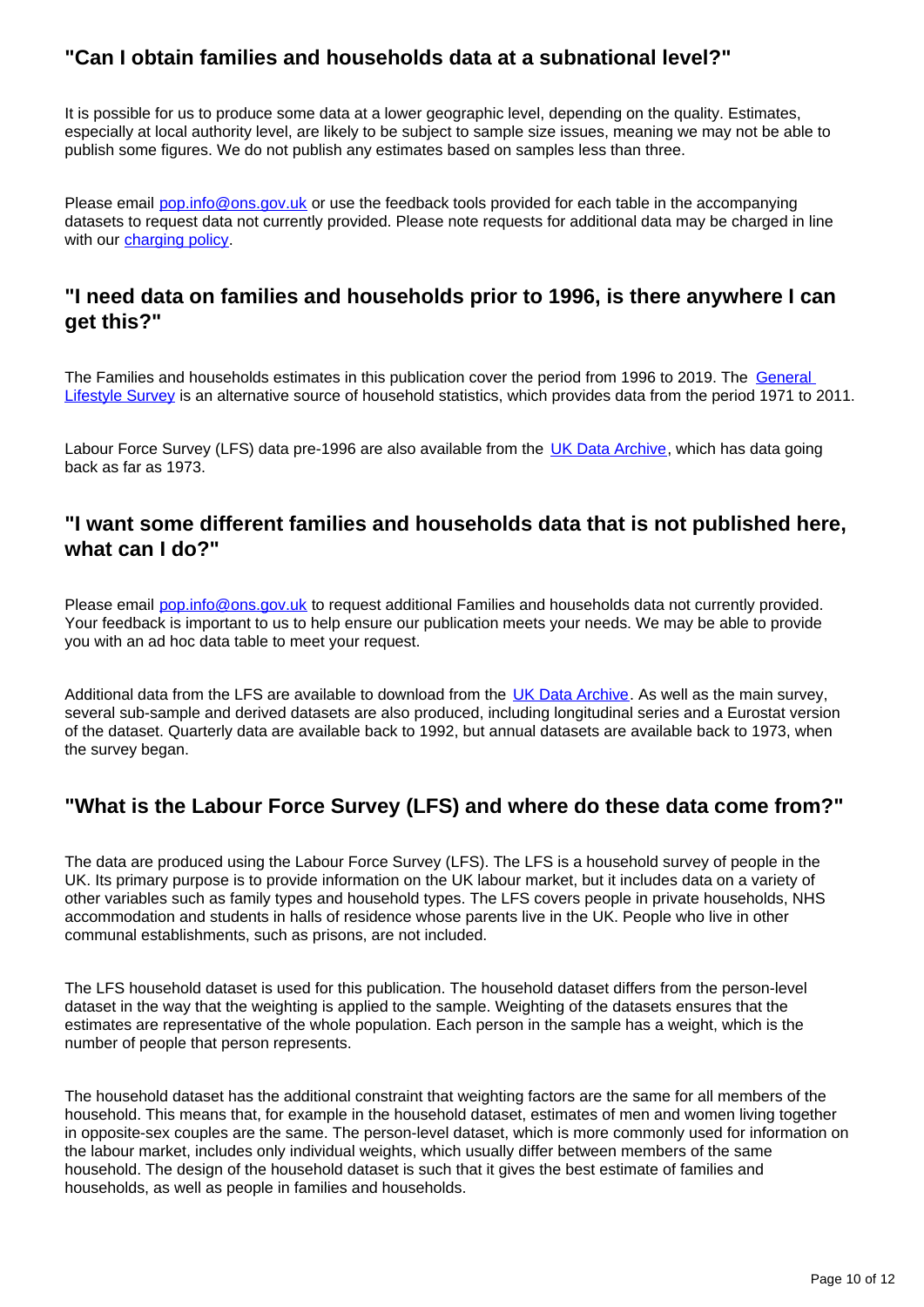The LFS household datasets are produced twice a year (one for the April to June quarter, and one for the October to December quarter). The Families and households publication uses the April to June quarter each year.

More information on the definitions used in the LFS is available in the [LFS User Guide](https://www.ons.gov.uk/employmentandlabourmarket/peopleinwork/employmentandemployeetypes/methodologies/labourforcesurveyuserguidance).

#### **"Why is the data reweighted and what is the impact of this?"**

The LFS reweighting process uses the most up-to-date population estimates as part of the LFS weighting. Reweighting consists of recalibrating historical data to newly available population estimates.

Typically, reweighting of the LFS happens every time new population estimates and projections are published or revisions are made to the mid-year estimates back-series. In the 2018 publication of Families and households, data for 2012 to 2017 inclusive were reweighted following revisions to the mid-year estimates for those specific years. In the 2018 publication, the estimates for these years differed slightly from previous publications.

The [most recent release](https://www.ons.gov.uk/releases/familiesandhouseholdsintheuk2019) adds the 2019 estimates to the previously published 1996 to 2018 dataset.

#### **"What is the 'young adults living with their parents' dataset?"**

In addition to the main data tables, we have published estimates of those aged 15 to 34 years who are living with their parents (including totals for those aged 15 to 34 years and 20 to 34 years) alongside our Families and households publication since the 2015 release. This is because they use the same data source (that is, the LFS) and are a frequently requested dataset.

Once a person either lives with a partner or has a child, they are considered to have formed their own family and are no longer counted as being part of their parents' family even if they still live in the same household. Therefore, such people are not deemed as living with their parents here. Students aged 16 years and over living in halls of residence or other private accommodation during term-time and living with their parents outside termtime are also counted as not living with their parents.

# <span id="page-10-0"></span>**10 . Glossary**

#### **"One-person household"**

A household that contains just one person. One person living on their own is classed as a family unit in the Labour Force Survey (LFS) but is not classed as a family in the families and households statistics (see Section 2 "Families and households -- definitions" for "family" and "family unit").

#### **"Two or more unrelated adults household"**

A household with more than two people who are made up from different families (that is, they do not contain either a couple or a parent with their child). Examples of this type could be students or friends living together but could also consist of two siblings sharing a house.